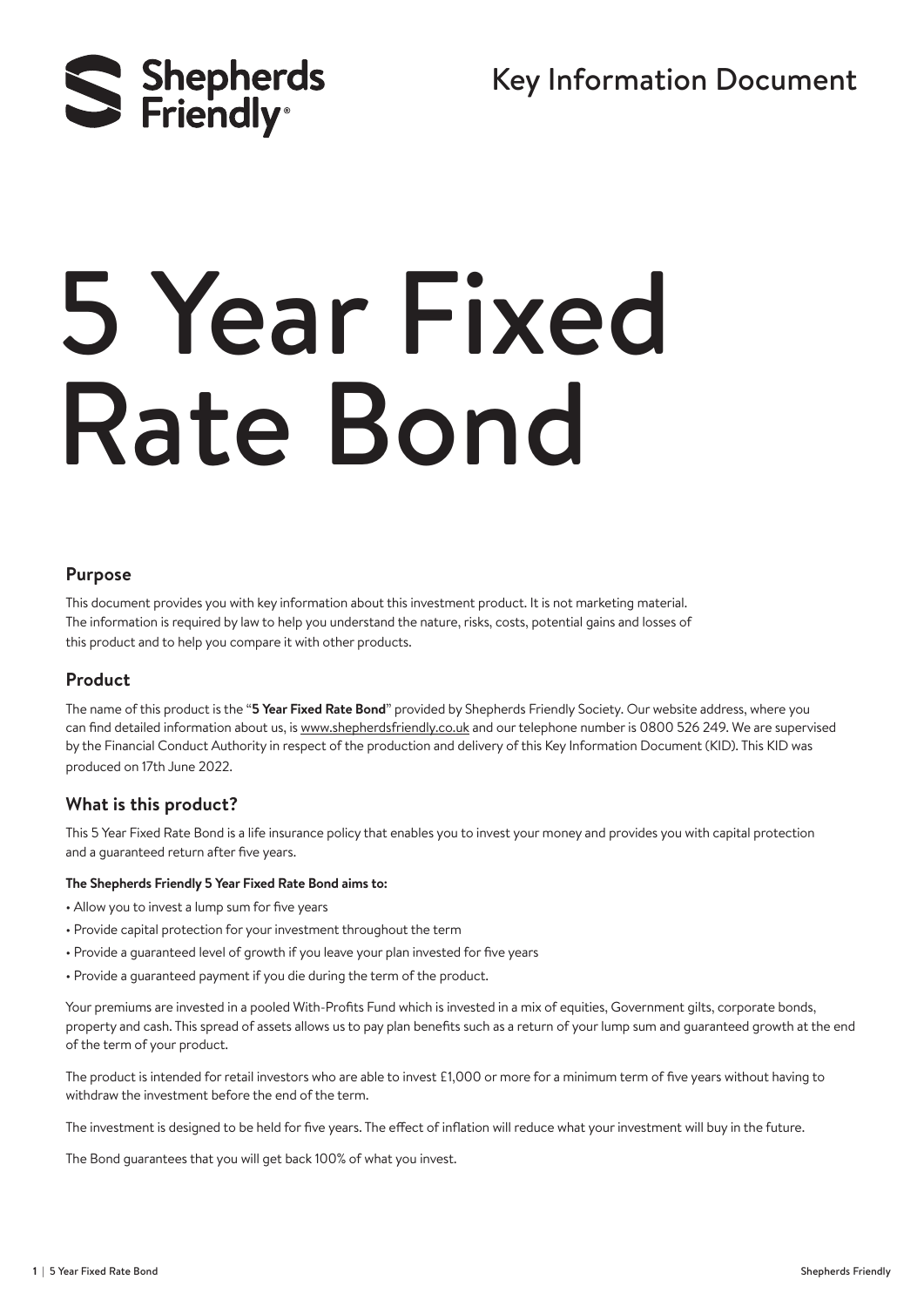### **What are the risks and what could I get in return?**

Summary Risk Indicator (SRI)



We have classified this product as 3 out of 7, which is a 'medium-low' risk class. The risk category is not quaranteed and may change over time. The risk indicator is based on the guaranteed return.

# **Performance scenarios**

| Investment £10,000                                         |                                     | 1 year  | 3 years | 5 years recommended<br>holding period |  |
|------------------------------------------------------------|-------------------------------------|---------|---------|---------------------------------------|--|
| <b>Survival Scenarios</b>                                  |                                     |         |         |                                       |  |
| Stress scenario                                            | What you might get back after costs | £10,000 | £10,000 | £11,564                               |  |
|                                                            | Average return each year            | 0.0%    | 0.0%    | 2.95%                                 |  |
| Unfavourable scenario                                      | What you might get back after costs |         | £10,000 | £11,564                               |  |
|                                                            | Average return each year            | 0.0%    | 0.0%    | 2.95%                                 |  |
| What you might get back after costs<br>Moderate scenario   |                                     | £10,000 | £10,000 | £11,564                               |  |
|                                                            | Average return each year            | 0.0%    | 0.0%    | 2.95%                                 |  |
| Favourable scenario<br>What you might get back after costs |                                     | £10,000 | £10,000 | £11,564                               |  |
|                                                            | Average return each year            | 0.0%    | 0.0%    | 2.95%                                 |  |
| Death scenario                                             |                                     |         |         |                                       |  |
| Insured event                                              | What you might get back after costs |         | £10,300 | £10,500                               |  |

This table shows the money you could get back over the next five years, under different scenarios, assuming that you invest £10,000. The scenarios shown illustrate how your investment could perform. You can compare them with the scenarios of other products. The scenarios presented are an estimate of future performance based on evidence from the past on how the value of this investment varies and are not an exact indicator. What you get will depend on how long you keep the investment. The stress scenario shows what you might get back in extreme market circumstances.